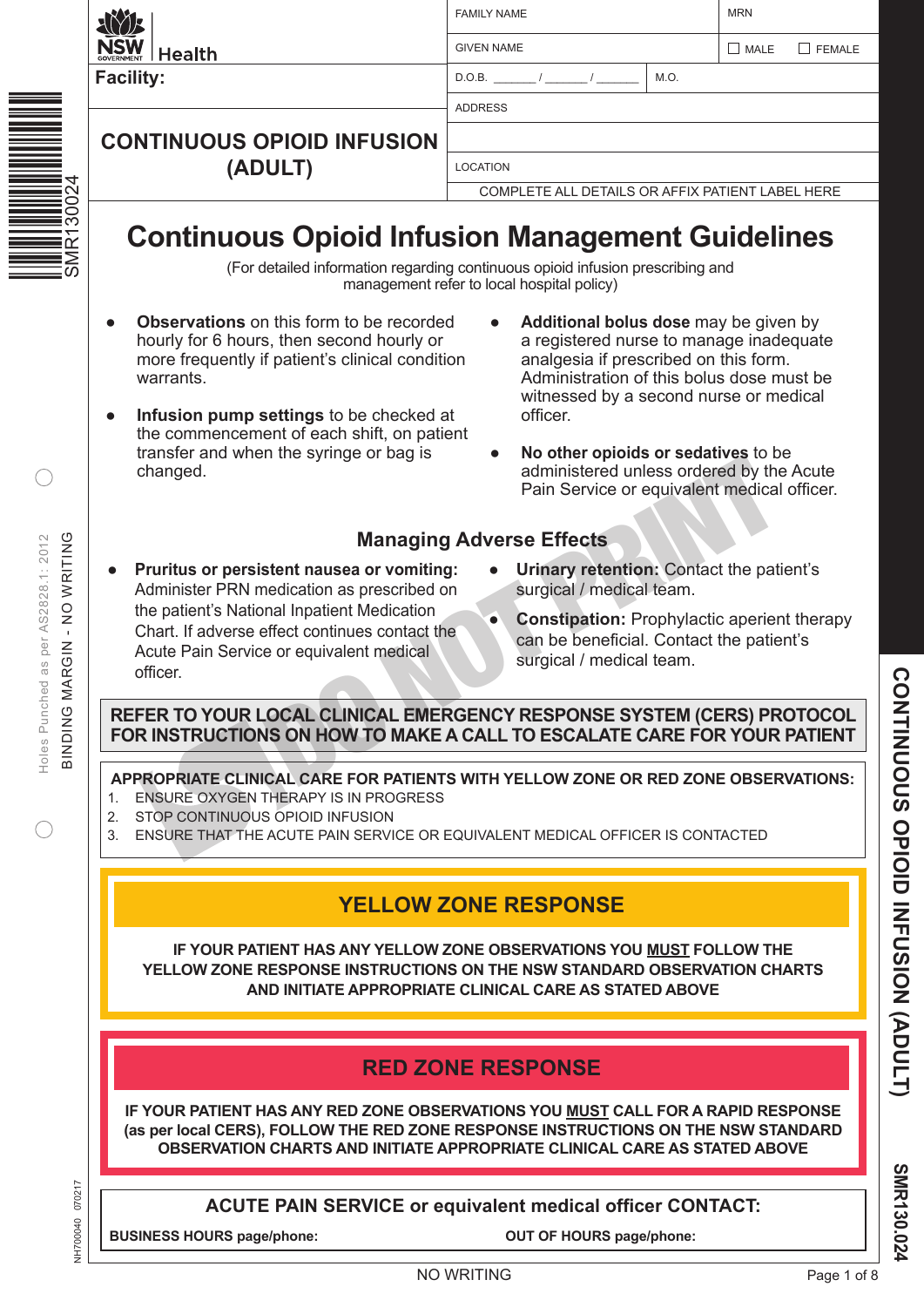|              |                                       | <b>Attach ADR Sticker</b>                                                                                                                                                                                                                                                                                                                                                                                                                                                                     | <b>FAMILY NAME</b>     |                                                                                  |                                                  | <b>MRN</b> |                                                                  |                                   |
|--------------|---------------------------------------|-----------------------------------------------------------------------------------------------------------------------------------------------------------------------------------------------------------------------------------------------------------------------------------------------------------------------------------------------------------------------------------------------------------------------------------------------------------------------------------------------|------------------------|----------------------------------------------------------------------------------|--------------------------------------------------|------------|------------------------------------------------------------------|-----------------------------------|
|              |                                       | <b>ALLERGIES &amp; ADVERSE DRUG REACTIONS (ADR)</b>                                                                                                                                                                                                                                                                                                                                                                                                                                           | <b>GIVEN NAME</b>      |                                                                                  |                                                  |            | $\Box$ MALE                                                      | $\Box$ FEMALE                     |
|              | <b>Nil known</b><br>Drug (or other)   | <b>Unknown</b> (tick appropriate box or complete details below)<br><b>Reaction/Type/Date</b><br><b>Initials</b>                                                                                                                                                                                                                                                                                                                                                                               |                        | $D.O.B.$ $/$ $/$ $/$                                                             | M.O.                                             |            | NOT A VALID                                                      |                                   |
|              |                                       |                                                                                                                                                                                                                                                                                                                                                                                                                                                                                               | <b>ADDRESS</b>         |                                                                                  |                                                  |            | <b>PRESCRIPTION UNLESS</b>                                       |                                   |
|              |                                       |                                                                                                                                                                                                                                                                                                                                                                                                                                                                                               |                        |                                                                                  |                                                  |            | IDENTIFIERS PRESENT                                              |                                   |
|              |                                       |                                                                                                                                                                                                                                                                                                                                                                                                                                                                                               | <b>LOCATION / WARD</b> |                                                                                  |                                                  |            |                                                                  |                                   |
|              |                                       |                                                                                                                                                                                                                                                                                                                                                                                                                                                                                               |                        |                                                                                  | COMPLETE ALL DETAILS OR AFFIX PATIENT LABEL HERE |            |                                                                  |                                   |
|              |                                       |                                                                                                                                                                                                                                                                                                                                                                                                                                                                                               |                        | <b>First Prescriber to Print Patient</b><br><b>Name and Check Label Correct:</b> | Pain specialist referral                         |            |                                                                  | Referring doctor name:            |
|              |                                       | <b>Continuous Opioid Infusion (Adult)</b>                                                                                                                                                                                                                                                                                                                                                                                                                                                     |                        |                                                                                  |                                                  |            |                                                                  |                                   |
|              |                                       | Prescription is valid for a maximum of 4 days unless ceased earlier.                                                                                                                                                                                                                                                                                                                                                                                                                          |                        |                                                                                  |                                                  |            |                                                                  |                                   |
|              |                                       | Refer to local hospital policy for standardised continuous opioid solutions                                                                                                                                                                                                                                                                                                                                                                                                                   |                        |                                                                                  |                                                  |            |                                                                  |                                   |
| <b>Route</b> | <b>Primary drug</b>                   | Amount (mg or microgram)   Diluent                                                                                                                                                                                                                                                                                                                                                                                                                                                            |                        |                                                                                  | Total volume                                     |            | <b>Primary drug</b><br>concentration<br>(mg or microgram per mL) |                                   |
|              | Additional drug                       | Amount (mg or microgram)                                                                                                                                                                                                                                                                                                                                                                                                                                                                      |                        | Sodium<br>chloride                                                               |                                                  |            |                                                                  |                                   |
|              | Additional drug                       | Amount (mg or microgram)                                                                                                                                                                                                                                                                                                                                                                                                                                                                      |                        | 0.9%                                                                             | mL                                               |            |                                                                  | per mL                            |
|              |                                       | Continuous infusion range (mg or microgram per hour)                                                                                                                                                                                                                                                                                                                                                                                                                                          |                        |                                                                                  |                                                  |            |                                                                  |                                   |
|              |                                       |                                                                                                                                                                                                                                                                                                                                                                                                                                                                                               |                        |                                                                                  |                                                  |            |                                                                  |                                   |
|              |                                       |                                                                                                                                                                                                                                                                                                                                                                                                                                                                                               |                        |                                                                                  |                                                  |            |                                                                  |                                   |
|              | Start rate (mg or microgram per hour) |                                                                                                                                                                                                                                                                                                                                                                                                                                                                                               |                        |                                                                                  |                                                  |            |                                                                  |                                   |
|              |                                       |                                                                                                                                                                                                                                                                                                                                                                                                                                                                                               |                        |                                                                                  |                                                  |            |                                                                  |                                   |
|              |                                       |                                                                                                                                                                                                                                                                                                                                                                                                                                                                                               |                        |                                                                                  |                                                  |            |                                                                  |                                   |
|              |                                       | Additional bolus dose (mg or microgram) to manage inadequate analgesia.                                                                                                                                                                                                                                                                                                                                                                                                                       |                        |                                                                                  | <b>Minimum interval</b><br>between bolus         |            |                                                                  | <b>Maximum</b>                    |
|              |                                       |                                                                                                                                                                                                                                                                                                                                                                                                                                                                                               |                        |                                                                                  | doses                                            |            |                                                                  | number of bolus<br>doses per hour |
|              |                                       |                                                                                                                                                                                                                                                                                                                                                                                                                                                                                               |                        |                                                                                  |                                                  |            |                                                                  |                                   |
| Date         | Prescriber's signature                |                                                                                                                                                                                                                                                                                                                                                                                                                                                                                               |                        | Contact                                                                          | minutes                                          |            |                                                                  |                                   |
|              |                                       | Print your name                                                                                                                                                                                                                                                                                                                                                                                                                                                                               |                        |                                                                                  |                                                  |            | Pharmacy                                                         |                                   |
| Date         | every 2-3 minutes).<br>Drug           | NALOXONE: For sedation score 3 or when sedation score is 2 and respiratory rate less than or<br>equal to 5 breaths per minute. STOP OPIOID INFUSION. Obtain urgent medical review. Commence resuscitation<br>including administering prescribed naloxone (as below) until respirations greater than 10 breaths per minute and sedation<br>score less than or equal to 2. Provide ventilatory assistance if required. (Recommended dosage up to 100 microgram, x4<br>Dose (microgram)<br>Route | <b>Number</b>          | Frequency                                                                        | Prescriber's                                     |            | Print your name   Contact                                        |                                   |
|              | (Print 'naloxone')                    |                                                                                                                                                                                                                                                                                                                                                                                                                                                                                               | of doses               | (minutes)                                                                        | signature                                        |            |                                                                  |                                   |
|              |                                       |                                                                                                                                                                                                                                                                                                                                                                                                                                                                                               |                        |                                                                                  |                                                  |            |                                                                  |                                   |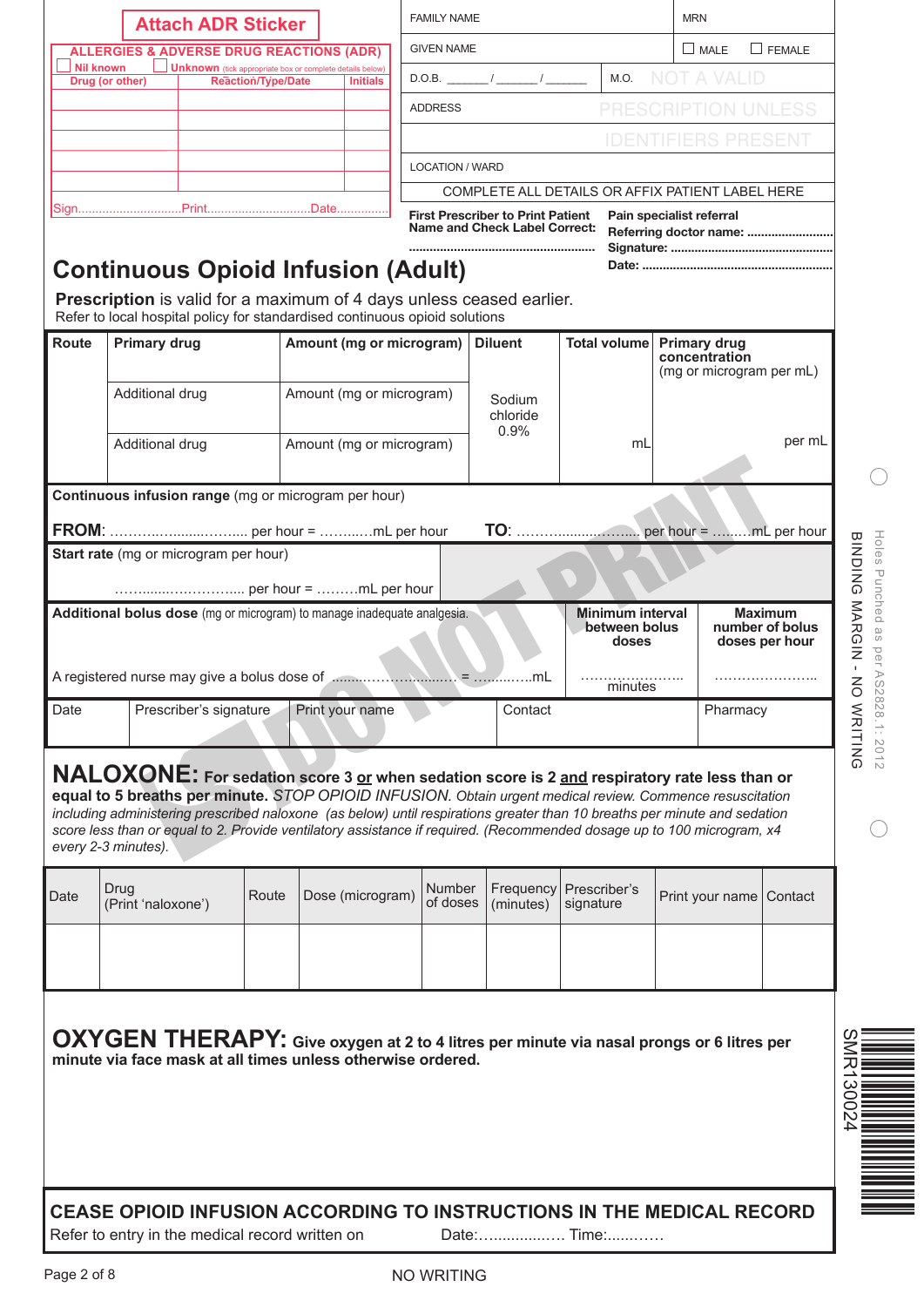|                                       |                |                  |         |                                 |                                                                    | <b>FAMILY NAME</b>     |                                |                                               | <b>MRN</b>                                       |                |
|---------------------------------------|----------------|------------------|---------|---------------------------------|--------------------------------------------------------------------|------------------------|--------------------------------|-----------------------------------------------|--------------------------------------------------|----------------|
|                                       |                | <b>Health</b>    |         |                                 |                                                                    | <b>GIVEN NAME</b>      |                                |                                               | $\Box$ MALE                                      | $\Box$ FEMALE  |
|                                       |                | <b>Facility:</b> |         |                                 |                                                                    | <b>ADDRESS</b>         | D.O.B. $\frac{1}{\sqrt{2\pi}}$ | M.O.                                          |                                                  |                |
|                                       |                |                  |         |                                 |                                                                    |                        |                                |                                               |                                                  |                |
|                                       |                |                  | (ADULT) |                                 | <b>CONTINUOUS OPIOID INFUSION</b>                                  | <b>LOCATION / WARD</b> |                                |                                               |                                                  |                |
| 130024                                |                |                  |         |                                 |                                                                    |                        |                                |                                               | COMPLETE ALL DETAILS OR AFFIX PATIENT LABEL HERE |                |
| $\tilde{\mathbf{r}}$                  |                |                  |         |                                 | Record of opioid syringe / bag administration and opioid discarded |                        |                                |                                               |                                                  |                |
| IIMS                                  |                |                  |         | Record of opioid administration |                                                                    |                        |                                | <b>Record of opioid discarded</b>             |                                                  |                |
|                                       |                | Date             | Time    | Signature<br>1                  | Signature<br>$\overline{2}$                                        | Date                   | Time                           | Total discarded drug<br>(mL, mg or microgram) | Signature<br>$\mathbf{1}$                        | Signature<br>2 |
|                                       | 1              |                  |         |                                 |                                                                    |                        |                                |                                               |                                                  |                |
|                                       | $\overline{2}$ |                  |         |                                 |                                                                    |                        |                                |                                               |                                                  |                |
|                                       | $\mathbf{3}$   |                  |         |                                 |                                                                    |                        |                                |                                               |                                                  |                |
|                                       | 4              |                  |         |                                 |                                                                    |                        |                                |                                               |                                                  |                |
|                                       | 5              |                  |         |                                 |                                                                    |                        |                                |                                               |                                                  |                |
| - NO WRITING<br>as per AS2828.1: 2012 | 6              |                  |         |                                 |                                                                    |                        |                                |                                               |                                                  |                |
|                                       | $\overline{7}$ |                  |         |                                 |                                                                    |                        |                                |                                               |                                                  |                |
| <b>BINDING MARGIN</b>                 | 8              |                  |         |                                 |                                                                    |                        |                                |                                               |                                                  |                |
| Holes Punched                         | 9              |                  |         |                                 |                                                                    |                        |                                |                                               |                                                  |                |
|                                       | 10             |                  |         |                                 |                                                                    |                        |                                |                                               |                                                  |                |
|                                       | 11             |                  |         |                                 |                                                                    |                        |                                |                                               |                                                  |                |
|                                       | 12             |                  |         |                                 |                                                                    |                        |                                |                                               |                                                  |                |
|                                       | 13             |                  |         |                                 |                                                                    |                        |                                |                                               |                                                  |                |
|                                       | 14             |                  |         |                                 |                                                                    |                        |                                |                                               |                                                  |                |
|                                       |                |                  |         |                                 |                                                                    |                        |                                |                                               |                                                  |                |
|                                       |                |                  |         |                                 | Record of naloxone administered                                    |                        |                                |                                               |                                                  |                |
|                                       |                | Date             | Time    | Route                           |                                                                    | Dose                   |                                | Signature 1                                   |                                                  | Signature 2    |
|                                       | 1              |                  |         |                                 |                                                                    |                        |                                |                                               |                                                  |                |
|                                       | $\overline{2}$ |                  |         |                                 |                                                                    |                        |                                |                                               |                                                  |                |
|                                       | $\mathbf{3}$   |                  |         |                                 |                                                                    |                        |                                |                                               |                                                  |                |
|                                       | 4              |                  |         |                                 |                                                                    |                        |                                |                                               |                                                  |                |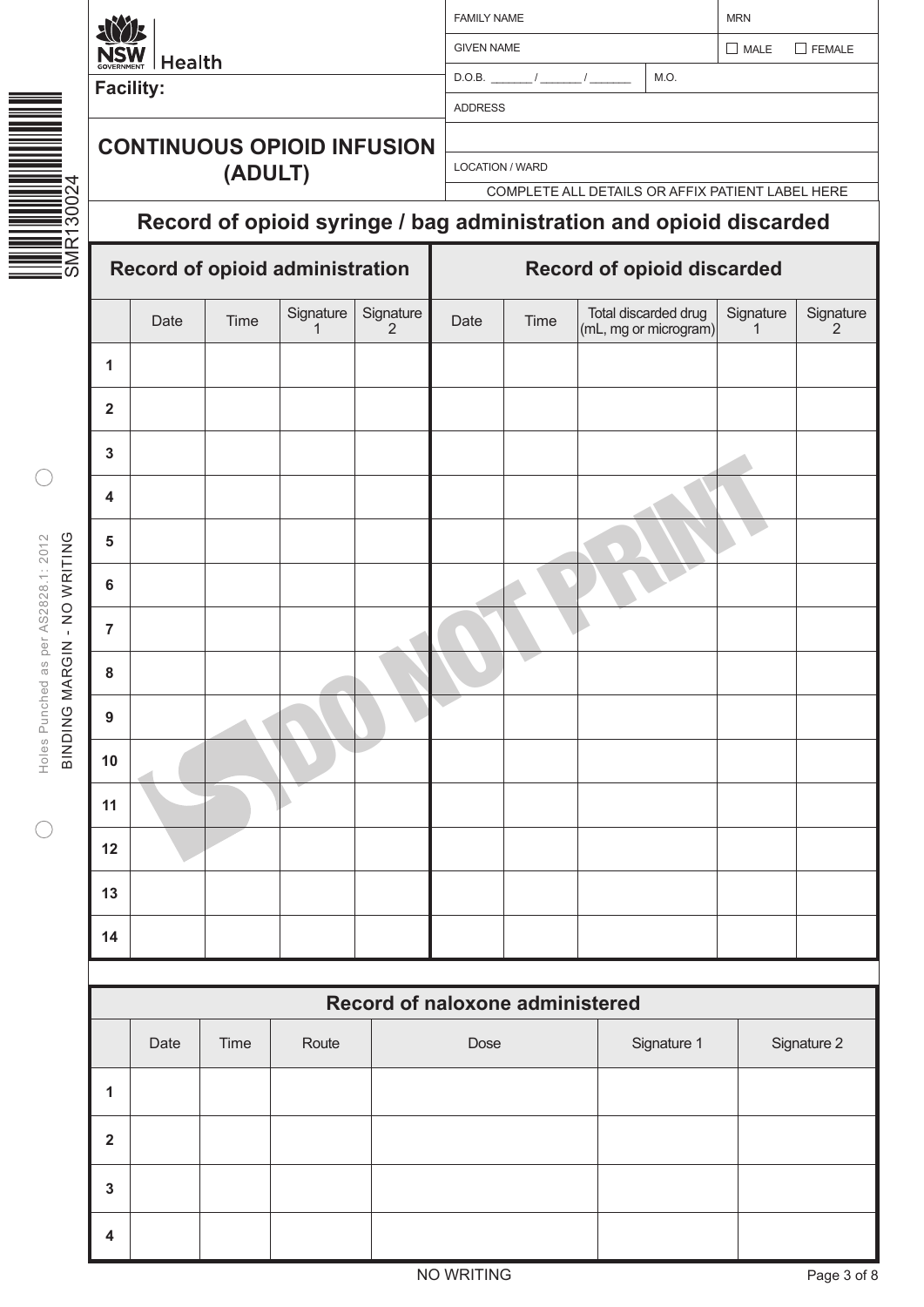| NYI:                              |                                                                             |                                                                                                                           |  |                | <b>FAMILY NAME</b> |  |                                                  |      | <b>MRN</b>  |               |                     |                               |
|-----------------------------------|-----------------------------------------------------------------------------|---------------------------------------------------------------------------------------------------------------------------|--|----------------|--------------------|--|--------------------------------------------------|------|-------------|---------------|---------------------|-------------------------------|
| <b>NSW</b>                        | <b>Health</b>                                                               |                                                                                                                           |  |                | <b>GIVEN NAME</b>  |  |                                                  |      | $\Box$ MALE | $\Box$ FEMALE |                     |                               |
| <b>Facility:</b>                  |                                                                             |                                                                                                                           |  |                |                    |  |                                                  | M.O. |             |               |                     |                               |
|                                   | <b>CONTINUOUS OPIOID INFUSION</b>                                           |                                                                                                                           |  | <b>ADDRESS</b> |                    |  |                                                  |      |             |               |                     |                               |
|                                   | (ADULT)                                                                     |                                                                                                                           |  |                |                    |  |                                                  |      |             |               |                     |                               |
|                                   | <b>Altered Calling Criteria</b>                                             |                                                                                                                           |  | LOCATION       |                    |  |                                                  |      |             |               |                     |                               |
|                                   | ALL OBSERVATIONS MUST BE GRAPHED                                            |                                                                                                                           |  |                |                    |  | COMPLETE ALL DETAILS OR AFFIX PATIENT LABEL HERE |      |             |               |                     |                               |
|                                   |                                                                             | <b>DATE</b>                                                                                                               |  |                |                    |  |                                                  |      |             |               |                     |                               |
|                                   |                                                                             | <b>TIME</b>                                                                                                               |  |                |                    |  |                                                  |      |             |               |                     |                               |
| <b>PAIN SCORE</b>                 |                                                                             | Assess pain both at rest and with relevant movement. Document "R" for rest and "M" for movement                           |  |                |                    |  |                                                  |      |             |               |                     |                               |
|                                   |                                                                             | 10                                                                                                                        |  |                |                    |  |                                                  |      |             |               | 10                  |                               |
|                                   | Severe pain                                                                 | 9<br>8                                                                                                                    |  |                |                    |  |                                                  |      |             |               | 9<br>8              |                               |
|                                   |                                                                             | $\overline{7}$                                                                                                            |  |                |                    |  |                                                  |      |             |               | $\overline{7}$      |                               |
|                                   | Moderate pain                                                               | 6<br>5                                                                                                                    |  |                |                    |  |                                                  |      |             |               | 6<br>5              |                               |
|                                   |                                                                             | 4                                                                                                                         |  |                |                    |  |                                                  |      |             |               | $\overline{4}$      |                               |
|                                   | Mild pain                                                                   | 3<br>$\overline{2}$                                                                                                       |  |                |                    |  |                                                  |      |             |               | 3<br>$\overline{2}$ |                               |
|                                   |                                                                             | $\mathbf{1}$                                                                                                              |  |                |                    |  |                                                  |      |             |               | 1                   |                               |
| <b>SEDATION</b>                   | No pain                                                                     | $\Omega$                                                                                                                  |  |                |                    |  |                                                  |      |             |               | $\Omega$            |                               |
|                                   | Difficult to rouse or unresponsive                                          | 3                                                                                                                         |  |                |                    |  |                                                  |      |             |               | 3                   |                               |
| Easy to rouse                     | Constantly drowsy, unable to stay awake 2                                   | $\mathbf{1}$                                                                                                              |  |                |                    |  |                                                  |      |             |               | $\overline{c}$<br>1 |                               |
| Wide awake                        |                                                                             | $\mathbf 0$                                                                                                               |  |                |                    |  |                                                  |      |             |               | $\Omega$            | BINDING MARGIN -              |
|                                   |                                                                             | 35                                                                                                                        |  |                |                    |  |                                                  |      |             |               | 35                  | Holes Punched as per          |
| VAY / BREATHING                   | <b>Respiratory Rate</b>                                                     | 30<br>25                                                                                                                  |  |                |                    |  |                                                  |      |             |               | 30<br>25            |                               |
|                                   |                                                                             | 20                                                                                                                        |  |                |                    |  |                                                  |      |             |               | 20                  |                               |
|                                   |                                                                             | 15<br>10                                                                                                                  |  |                |                    |  |                                                  |      |             |               | 15<br>10            |                               |
|                                   |                                                                             | 5                                                                                                                         |  |                |                    |  |                                                  |      |             |               | 5                   | $\Delta S2$<br>$\overline{5}$ |
| <b>AIRM</b>                       |                                                                             | $O_2$ Lpm                                                                                                                 |  |                |                    |  |                                                  |      |             |               | $O_2$ Lpm           | 828.1:                        |
|                                   | Oxygen                                                                      | Device /<br>mode<br>Key: RA = Room air, NP = Nasal prongs, FM = Simple face mask, NRB = Non-rebreather, VM = Venturi mask |  |                |                    |  |                                                  |      |             |               | Device /<br>mode    | <b>WRITING</b>                |
|                                   |                                                                             | Yes                                                                                                                       |  |                |                    |  |                                                  |      |             |               |                     | 2012                          |
| <b>Nausea or vomiting</b>         | $\bullet$                                                                   | <b>No</b>                                                                                                                 |  |                |                    |  |                                                  |      |             |               |                     |                               |
|                                   | <b>OPIOID INFUSION DELIVERY</b>                                             |                                                                                                                           |  |                |                    |  |                                                  |      |             |               |                     |                               |
| Infusion rate (per hour)          | mg microgram or mL (Circle one)                                             |                                                                                                                           |  |                |                    |  |                                                  |      |             |               |                     |                               |
| Total dose (if applicable)        | (Cumulative) mg microgram or mL                                             |                                                                                                                           |  |                |                    |  |                                                  |      |             |               |                     |                               |
| (Circle one)<br><b>Bolus dose</b> |                                                                             |                                                                                                                           |  |                |                    |  |                                                  |      |             |               |                     |                               |
|                                   | mg microgram or mL (Circle one)<br>Two initials required for administration |                                                                                                                           |  |                |                    |  |                                                  |      |             |               |                     |                               |
| infusion rate                     | of rescue bolus dose OR change of                                           |                                                                                                                           |  |                |                    |  |                                                  |      |             |               |                     |                               |
|                                   | Infusion program checked (initial)                                          |                                                                                                                           |  |                |                    |  |                                                  |      |             |               |                     |                               |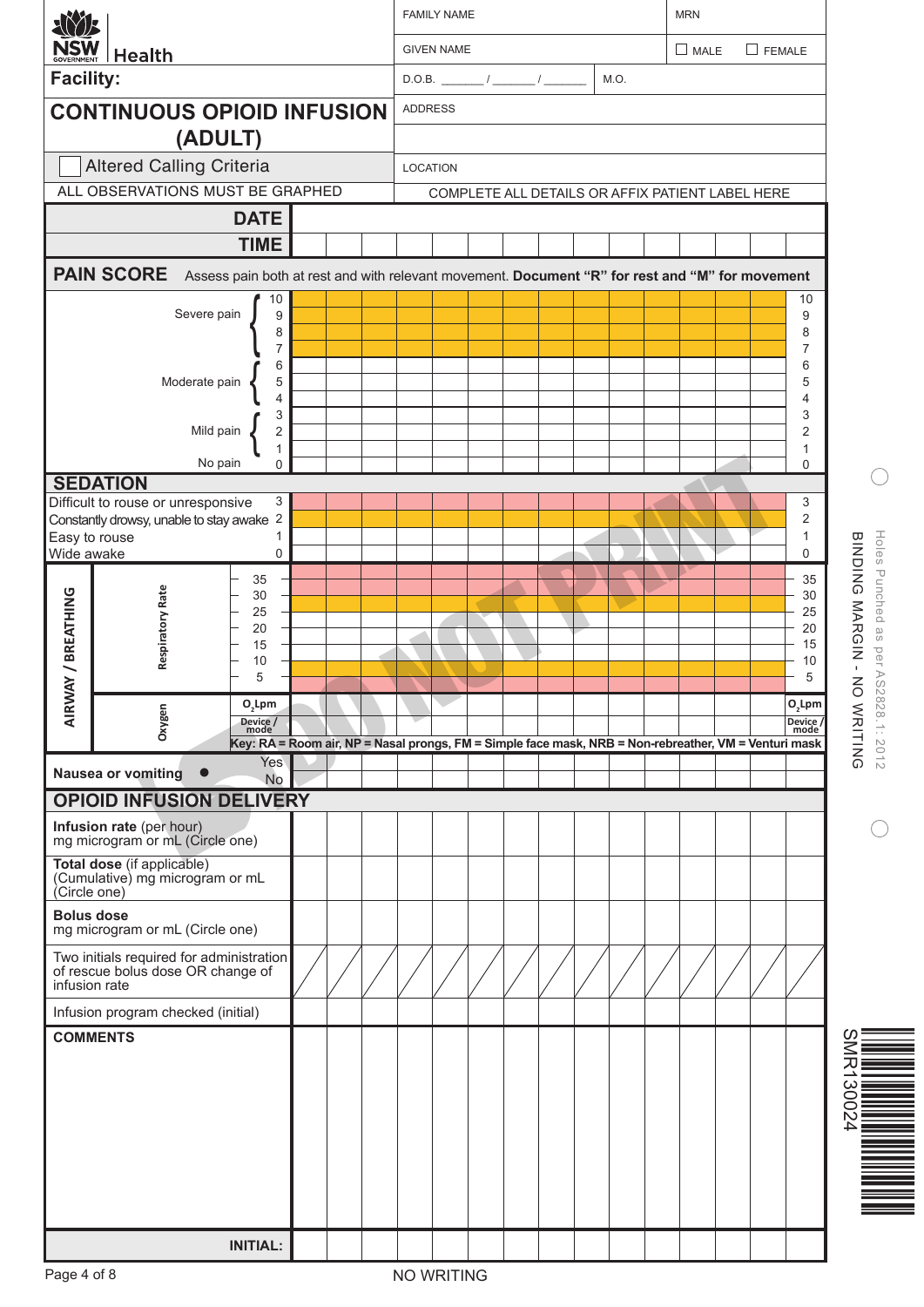|                                | Health                            |                                                                                                                                                                                                                                                                                      |                                                                                                                                                                                                                                                                                                                                                                                        |                                                                             |                                  |                                   |                                          |                                         |  |      |            |             |                                                                                                                                                                                                                                                                               |
|--------------------------------|-----------------------------------|--------------------------------------------------------------------------------------------------------------------------------------------------------------------------------------------------------------------------------------------------------------------------------------|----------------------------------------------------------------------------------------------------------------------------------------------------------------------------------------------------------------------------------------------------------------------------------------------------------------------------------------------------------------------------------------|-----------------------------------------------------------------------------|----------------------------------|-----------------------------------|------------------------------------------|-----------------------------------------|--|------|------------|-------------|-------------------------------------------------------------------------------------------------------------------------------------------------------------------------------------------------------------------------------------------------------------------------------|
|                                |                                   |                                                                                                                                                                                                                                                                                      |                                                                                                                                                                                                                                                                                                                                                                                        |                                                                             |                                  |                                   |                                          |                                         |  |      |            |             |                                                                                                                                                                                                                                                                               |
|                                |                                   |                                                                                                                                                                                                                                                                                      |                                                                                                                                                                                                                                                                                                                                                                                        |                                                                             |                                  |                                   |                                          |                                         |  |      |            |             |                                                                                                                                                                                                                                                                               |
|                                |                                   |                                                                                                                                                                                                                                                                                      |                                                                                                                                                                                                                                                                                                                                                                                        |                                                                             |                                  |                                   |                                          |                                         |  |      |            |             |                                                                                                                                                                                                                                                                               |
|                                |                                   |                                                                                                                                                                                                                                                                                      |                                                                                                                                                                                                                                                                                                                                                                                        |                                                                             |                                  |                                   |                                          |                                         |  |      |            |             |                                                                                                                                                                                                                                                                               |
|                                |                                   | <b>DATE</b>                                                                                                                                                                                                                                                                          |                                                                                                                                                                                                                                                                                                                                                                                        |                                                                             |                                  |                                   |                                          |                                         |  |      |            |             |                                                                                                                                                                                                                                                                               |
|                                |                                   | <b>TIME</b>                                                                                                                                                                                                                                                                          |                                                                                                                                                                                                                                                                                                                                                                                        |                                                                             |                                  |                                   |                                          |                                         |  |      |            |             |                                                                                                                                                                                                                                                                               |
|                                |                                   |                                                                                                                                                                                                                                                                                      |                                                                                                                                                                                                                                                                                                                                                                                        |                                                                             |                                  |                                   |                                          |                                         |  |      |            |             |                                                                                                                                                                                                                                                                               |
| VAY / BREATHING<br><b>AIRM</b> | <b>Respiratory Rate</b><br>Oxygen | 10<br>9<br>8<br>7<br>6<br>5<br>4<br>3<br>2<br>$\mathbf{1}$<br>0<br>$\ensuremath{\mathsf{3}}$<br>1<br>0<br>35<br>30<br>25<br>20<br>15<br>10<br>5<br>$O_2$ Lpm<br>Device /<br>mode                                                                                                     |                                                                                                                                                                                                                                                                                                                                                                                        |                                                                             |                                  |                                   |                                          |                                         |  |      |            |             | 10<br>9<br>8<br>7<br>6<br>5<br>4<br>3<br>$\overline{2}$<br>1<br>0<br>3<br>2<br>1<br>0<br>35<br>30<br>25<br>20<br>15<br>10<br>5<br>$O_2$ Lpm<br>Device /<br>mode                                                                                                               |
|                                | $\bullet$                         | Yes                                                                                                                                                                                                                                                                                  |                                                                                                                                                                                                                                                                                                                                                                                        |                                                                             |                                  |                                   |                                          |                                         |  |      |            |             |                                                                                                                                                                                                                                                                               |
|                                |                                   |                                                                                                                                                                                                                                                                                      |                                                                                                                                                                                                                                                                                                                                                                                        |                                                                             |                                  |                                   |                                          |                                         |  |      |            |             |                                                                                                                                                                                                                                                                               |
|                                |                                   |                                                                                                                                                                                                                                                                                      |                                                                                                                                                                                                                                                                                                                                                                                        |                                                                             |                                  |                                   |                                          |                                         |  |      |            |             |                                                                                                                                                                                                                                                                               |
|                                |                                   |                                                                                                                                                                                                                                                                                      |                                                                                                                                                                                                                                                                                                                                                                                        |                                                                             |                                  |                                   |                                          |                                         |  |      |            |             |                                                                                                                                                                                                                                                                               |
|                                |                                   |                                                                                                                                                                                                                                                                                      |                                                                                                                                                                                                                                                                                                                                                                                        |                                                                             |                                  |                                   |                                          |                                         |  |      |            |             |                                                                                                                                                                                                                                                                               |
|                                |                                   |                                                                                                                                                                                                                                                                                      |                                                                                                                                                                                                                                                                                                                                                                                        |                                                                             |                                  |                                   |                                          |                                         |  |      |            |             |                                                                                                                                                                                                                                                                               |
|                                |                                   |                                                                                                                                                                                                                                                                                      |                                                                                                                                                                                                                                                                                                                                                                                        |                                                                             |                                  |                                   |                                          |                                         |  |      |            |             |                                                                                                                                                                                                                                                                               |
|                                |                                   |                                                                                                                                                                                                                                                                                      |                                                                                                                                                                                                                                                                                                                                                                                        |                                                                             |                                  |                                   |                                          |                                         |  |      |            |             |                                                                                                                                                                                                                                                                               |
|                                |                                   | <b>INITIAL:</b>                                                                                                                                                                                                                                                                      |                                                                                                                                                                                                                                                                                                                                                                                        |                                                                             |                                  |                                   |                                          |                                         |  |      |            |             |                                                                                                                                                                                                                                                                               |
|                                |                                   |                                                                                                                                                                                                                                                                                      |                                                                                                                                                                                                                                                                                                                                                                                        |                                                                             |                                  |                                   |                                          |                                         |  |      |            |             | Page 5 of 8                                                                                                                                                                                                                                                                   |
|                                |                                   | <b>AVYE</b><br><b>NSW</b><br><b>Facility:</b><br><b>PAIN SCORE</b><br><b>SEDATION</b><br>Easy to rouse<br>Wide awake<br><b>Nausea or vomiting</b><br>Infusion rate (per hour)<br>Total dose (if applicable)<br>(Circle one)<br><b>Bolus dose</b><br>infusion rate<br><b>COMMENTS</b> | (ADULT)<br><b>Altered Calling Criteria</b><br>Severe pain<br>Moderate pain<br>Mild pain<br>No pain<br>Difficult to rouse or unresponsive<br>Constantly drowsy, unable to stay awake 2<br><b>No</b><br>mg microgram or mL (Circle one)<br>(Cumulative) mg microgram or mL<br>mg microgram or mL (Circle one)<br>of rescue bolus dose OR change of<br>Infusion program checked (initial) | <b>OPIOID INFUSION DELIVERY</b><br>Two initials required for administration | ALL OBSERVATIONS MUST BE GRAPHED | <b>CONTINUOUS OPIOID INFUSION</b> | <b>ADDRESS</b><br>LOCATION<br>NO WRITING | <b>FAMILY NAME</b><br><b>GIVEN NAME</b> |  | M.O. | <b>MRN</b> | $\Box$ MALE | $\Box$ FEMALE<br>COMPLETE ALL DETAILS OR AFFIX PATIENT LABEL HERE<br>Assess pain both at rest and with relevant movement. Document "R" for rest and "M" for movement<br>Key: RA = Room air, NP = Nasal prongs, FM = Simple face mask, NRB = Non-rebreather, VM = Venturi mask |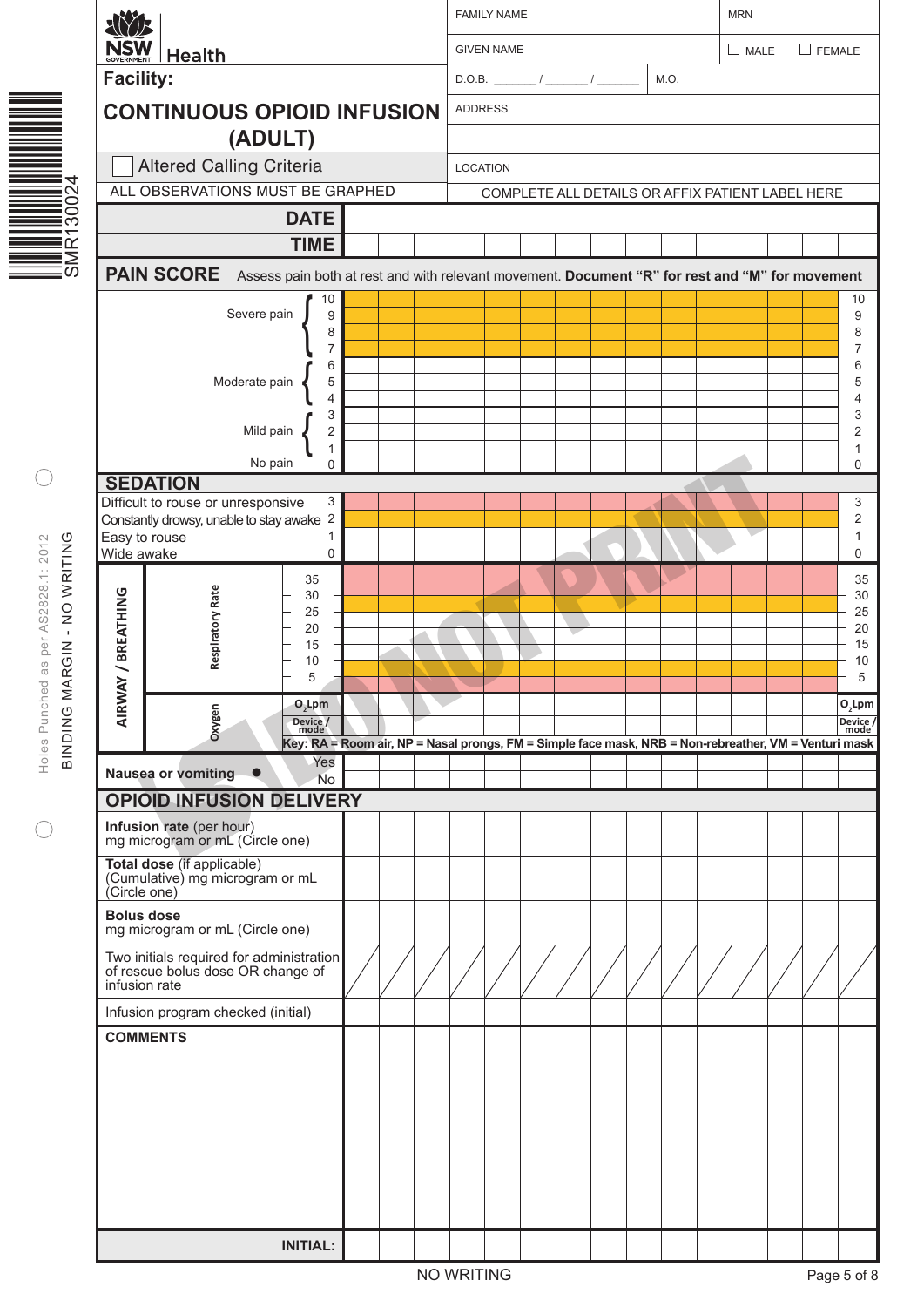| NYI:                              |                                                                             |                                                                                                                           |  |                | <b>FAMILY NAME</b> |  |                                                  |      | <b>MRN</b>  |               |                              |                               |
|-----------------------------------|-----------------------------------------------------------------------------|---------------------------------------------------------------------------------------------------------------------------|--|----------------|--------------------|--|--------------------------------------------------|------|-------------|---------------|------------------------------|-------------------------------|
| <b>NSW</b>                        | <b>Health</b>                                                               |                                                                                                                           |  |                | <b>GIVEN NAME</b>  |  |                                                  |      | $\Box$ MALE | $\Box$ FEMALE |                              |                               |
| <b>Facility:</b>                  |                                                                             |                                                                                                                           |  |                |                    |  |                                                  | M.O. |             |               |                              |                               |
|                                   | <b>CONTINUOUS OPIOID INFUSION</b>                                           |                                                                                                                           |  | <b>ADDRESS</b> |                    |  |                                                  |      |             |               |                              |                               |
|                                   | (ADULT)                                                                     |                                                                                                                           |  |                |                    |  |                                                  |      |             |               |                              |                               |
|                                   | <b>Altered Calling Criteria</b>                                             |                                                                                                                           |  | LOCATION       |                    |  |                                                  |      |             |               |                              |                               |
|                                   | ALL OBSERVATIONS MUST BE GRAPHED                                            |                                                                                                                           |  |                |                    |  | COMPLETE ALL DETAILS OR AFFIX PATIENT LABEL HERE |      |             |               |                              |                               |
|                                   |                                                                             | <b>DATE</b>                                                                                                               |  |                |                    |  |                                                  |      |             |               |                              |                               |
|                                   |                                                                             | <b>TIME</b>                                                                                                               |  |                |                    |  |                                                  |      |             |               |                              |                               |
| <b>PAIN SCORE</b>                 |                                                                             | Assess pain both at rest and with relevant movement. Document "R" for rest and "M" for movement                           |  |                |                    |  |                                                  |      |             |               |                              |                               |
|                                   |                                                                             | 10                                                                                                                        |  |                |                    |  |                                                  |      |             |               | 10                           |                               |
|                                   | Severe pain                                                                 | 9<br>8                                                                                                                    |  |                |                    |  |                                                  |      |             |               | 9<br>8                       |                               |
|                                   |                                                                             | $\overline{7}$                                                                                                            |  |                |                    |  |                                                  |      |             |               | $\overline{7}$               |                               |
|                                   | Moderate pain                                                               | 6<br>5                                                                                                                    |  |                |                    |  |                                                  |      |             |               | 6<br>5                       |                               |
|                                   |                                                                             | 4                                                                                                                         |  |                |                    |  |                                                  |      |             |               | $\overline{4}$               |                               |
|                                   | Mild pain                                                                   | 3<br>$\overline{2}$                                                                                                       |  |                |                    |  |                                                  |      |             |               | 3<br>$\overline{2}$          |                               |
|                                   |                                                                             | $\mathbf{1}$                                                                                                              |  |                |                    |  |                                                  |      |             |               | 1                            |                               |
| <b>SEDATION</b>                   | No pain                                                                     | $\Omega$                                                                                                                  |  |                |                    |  |                                                  |      |             |               | $\Omega$                     |                               |
|                                   | Difficult to rouse or unresponsive                                          | 3                                                                                                                         |  |                |                    |  |                                                  |      |             |               | 3                            |                               |
| Easy to rouse                     | Constantly drowsy, unable to stay awake 2                                   | $\mathbf{1}$                                                                                                              |  |                |                    |  |                                                  |      |             |               | $\overline{\mathbf{c}}$<br>1 |                               |
| Wide awake                        |                                                                             | $\mathbf 0$                                                                                                               |  |                |                    |  |                                                  |      |             |               | $\Omega$                     | BINDING MARGIN -              |
|                                   |                                                                             | 35                                                                                                                        |  |                |                    |  |                                                  |      |             |               | 35                           | Holes Punched as per          |
| VAY / BREATHING                   | <b>Respiratory Rate</b>                                                     | 30<br>25                                                                                                                  |  |                |                    |  |                                                  |      |             |               | 30<br>25                     |                               |
|                                   |                                                                             | 20                                                                                                                        |  |                |                    |  |                                                  |      |             |               | 20                           |                               |
|                                   |                                                                             | 15<br>10                                                                                                                  |  |                |                    |  |                                                  |      |             |               | 15<br>10                     |                               |
|                                   |                                                                             | 5                                                                                                                         |  |                |                    |  |                                                  |      |             |               | 5                            | $\Delta S2$<br>$\overline{5}$ |
| <b>AIRM</b>                       |                                                                             | $O_2$ Lpm                                                                                                                 |  |                |                    |  |                                                  |      |             |               | $O_2$ Lpm                    | 828.1:                        |
|                                   | Oxygen                                                                      | Device /<br>mode<br>Key: RA = Room air, NP = Nasal prongs, FM = Simple face mask, NRB = Non-rebreather, VM = Venturi mask |  |                |                    |  |                                                  |      |             |               | Device /<br>mode             | <b>WRITING</b>                |
|                                   |                                                                             | Yes                                                                                                                       |  |                |                    |  |                                                  |      |             |               |                              | 2012                          |
| <b>Nausea or vomiting</b>         | $\bullet$                                                                   | <b>No</b>                                                                                                                 |  |                |                    |  |                                                  |      |             |               |                              |                               |
|                                   | <b>OPIOID INFUSION DELIVERY</b>                                             |                                                                                                                           |  |                |                    |  |                                                  |      |             |               |                              |                               |
| Infusion rate (per hour)          | mg microgram or mL (Circle one)                                             |                                                                                                                           |  |                |                    |  |                                                  |      |             |               |                              |                               |
| Total dose (if applicable)        | (Cumulative) mg microgram or mL                                             |                                                                                                                           |  |                |                    |  |                                                  |      |             |               |                              |                               |
| (Circle one)<br><b>Bolus dose</b> |                                                                             |                                                                                                                           |  |                |                    |  |                                                  |      |             |               |                              |                               |
|                                   | mg microgram or mL (Circle one)<br>Two initials required for administration |                                                                                                                           |  |                |                    |  |                                                  |      |             |               |                              |                               |
| infusion rate                     | of rescue bolus dose OR change of                                           |                                                                                                                           |  |                |                    |  |                                                  |      |             |               |                              |                               |
|                                   | Infusion program checked (initial)                                          |                                                                                                                           |  |                |                    |  |                                                  |      |             |               |                              |                               |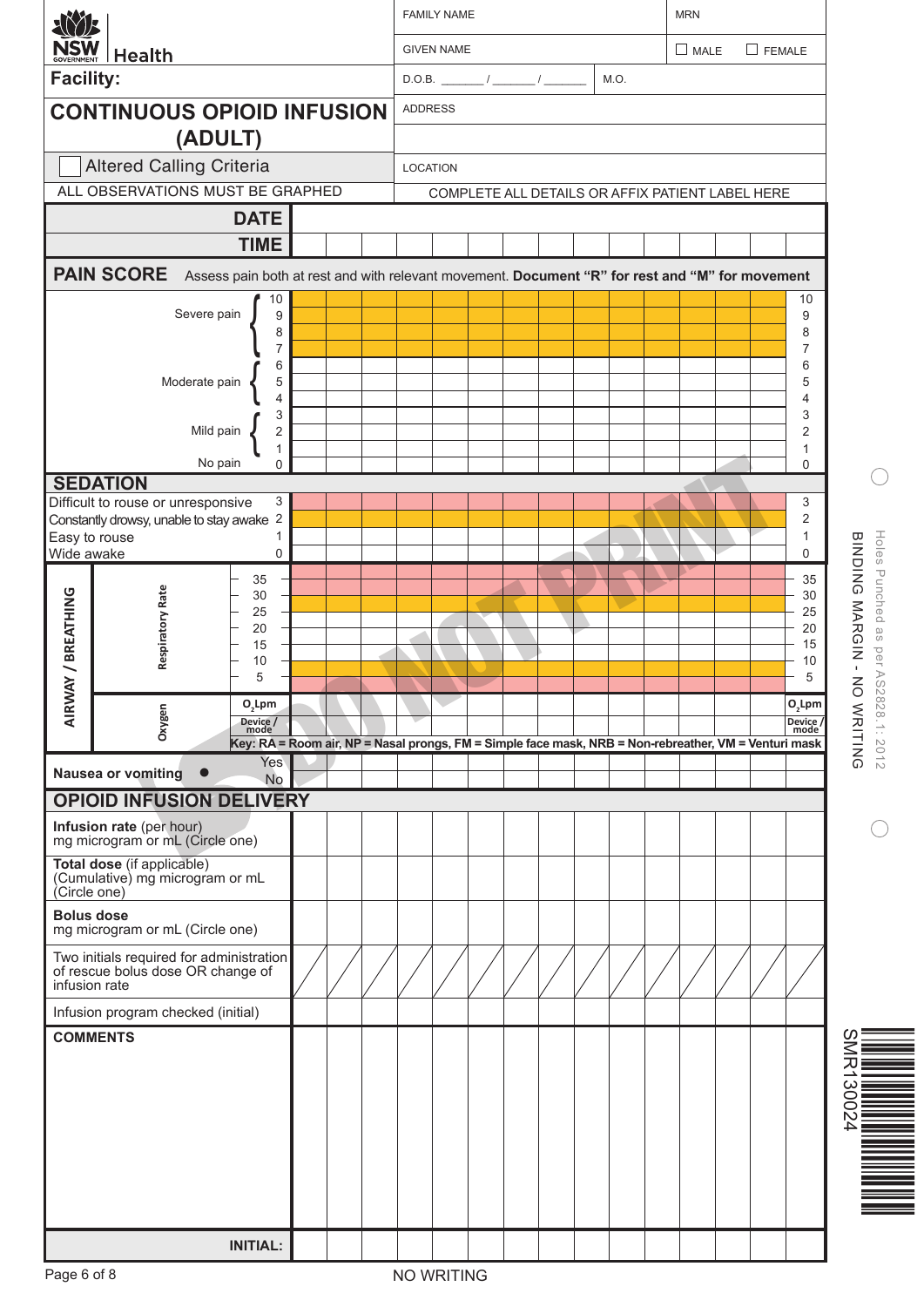| <b>AVYE</b><br><b>NSW</b><br><b>GIVEN NAME</b><br>$\Box$ MALE<br>Health<br><b>Facility:</b><br>M.O.<br><b>CONTINUOUS OPIOID INFUSION</b><br><b>ADDRESS</b><br>(ADULT)<br><b>Altered Calling Criteria</b><br>LOCATION<br>.0024<br>ALL OBSERVATIONS MUST BE GRAPHED<br>COMPLETE ALL DETAILS OR AFFIX PATIENT LABEL HERE<br><b>DATE</b><br>౹ౚఀ<br>SMR1<br><b>TIME</b><br><b>PAIN SCORE</b><br>Assess pain both at rest and with relevant movement. Document "R" for rest and "M" for movement<br>10<br>Severe pain<br>9<br>8<br>7<br>6<br>Moderate pain<br>5<br>4<br>3<br>Mild pain<br>2<br>$\mathbf{1}$<br>No pain<br>0<br><b>SEDATION</b><br>Difficult to rouse or unresponsive<br>$\ensuremath{\mathsf{3}}$<br>Constantly drowsy, unable to stay awake 2<br>Easy to rouse<br>1<br>MARGIN - NO WRITING<br>AS2828.1: 2012<br>Wide awake<br>0<br>35<br><b>Respiratory Rate</b><br>VAY / BREATHING<br>30<br>25<br>20<br>as per<br>15<br>10<br>5<br>$\overline{C}$<br>Holes Punch<br>$O_2$ Lpm<br><b>AIRM</b><br>Oxygen<br>BINDING<br>Device /<br>mode<br>Key: RA = Room air, NP = Nasal prongs, FM = Simple face mask, NRB = Non-rebreather, VM = Venturi mask<br>Yes<br><b>Nausea or vomiting</b><br>$\bullet$<br><b>No</b><br><b>OPIOID INFUSION DELIVERY</b><br>Infusion rate (per hour)<br>mg microgram or mL (Circle one) | $\Box$ FEMALE<br>10<br>9<br>8<br>7<br>6<br>5<br>4<br>3                                                                 |
|----------------------------------------------------------------------------------------------------------------------------------------------------------------------------------------------------------------------------------------------------------------------------------------------------------------------------------------------------------------------------------------------------------------------------------------------------------------------------------------------------------------------------------------------------------------------------------------------------------------------------------------------------------------------------------------------------------------------------------------------------------------------------------------------------------------------------------------------------------------------------------------------------------------------------------------------------------------------------------------------------------------------------------------------------------------------------------------------------------------------------------------------------------------------------------------------------------------------------------------------------------------------------------------------------------------------------|------------------------------------------------------------------------------------------------------------------------|
|                                                                                                                                                                                                                                                                                                                                                                                                                                                                                                                                                                                                                                                                                                                                                                                                                                                                                                                                                                                                                                                                                                                                                                                                                                                                                                                            |                                                                                                                        |
|                                                                                                                                                                                                                                                                                                                                                                                                                                                                                                                                                                                                                                                                                                                                                                                                                                                                                                                                                                                                                                                                                                                                                                                                                                                                                                                            |                                                                                                                        |
|                                                                                                                                                                                                                                                                                                                                                                                                                                                                                                                                                                                                                                                                                                                                                                                                                                                                                                                                                                                                                                                                                                                                                                                                                                                                                                                            |                                                                                                                        |
|                                                                                                                                                                                                                                                                                                                                                                                                                                                                                                                                                                                                                                                                                                                                                                                                                                                                                                                                                                                                                                                                                                                                                                                                                                                                                                                            |                                                                                                                        |
|                                                                                                                                                                                                                                                                                                                                                                                                                                                                                                                                                                                                                                                                                                                                                                                                                                                                                                                                                                                                                                                                                                                                                                                                                                                                                                                            |                                                                                                                        |
|                                                                                                                                                                                                                                                                                                                                                                                                                                                                                                                                                                                                                                                                                                                                                                                                                                                                                                                                                                                                                                                                                                                                                                                                                                                                                                                            |                                                                                                                        |
|                                                                                                                                                                                                                                                                                                                                                                                                                                                                                                                                                                                                                                                                                                                                                                                                                                                                                                                                                                                                                                                                                                                                                                                                                                                                                                                            |                                                                                                                        |
|                                                                                                                                                                                                                                                                                                                                                                                                                                                                                                                                                                                                                                                                                                                                                                                                                                                                                                                                                                                                                                                                                                                                                                                                                                                                                                                            |                                                                                                                        |
|                                                                                                                                                                                                                                                                                                                                                                                                                                                                                                                                                                                                                                                                                                                                                                                                                                                                                                                                                                                                                                                                                                                                                                                                                                                                                                                            | $\overline{2}$<br>1<br>0<br>3<br>2<br>1<br>0<br>35<br>30<br>25<br>20<br>15<br>10<br>5<br>$O_2$ Lpm<br>Device /<br>mode |
|                                                                                                                                                                                                                                                                                                                                                                                                                                                                                                                                                                                                                                                                                                                                                                                                                                                                                                                                                                                                                                                                                                                                                                                                                                                                                                                            |                                                                                                                        |
|                                                                                                                                                                                                                                                                                                                                                                                                                                                                                                                                                                                                                                                                                                                                                                                                                                                                                                                                                                                                                                                                                                                                                                                                                                                                                                                            |                                                                                                                        |
| Total dose (if applicable)<br>(Cumulative) mg microgram or mL<br>(Circle one)                                                                                                                                                                                                                                                                                                                                                                                                                                                                                                                                                                                                                                                                                                                                                                                                                                                                                                                                                                                                                                                                                                                                                                                                                                              |                                                                                                                        |
| <b>Bolus dose</b><br>mg microgram or mL (Circle one)                                                                                                                                                                                                                                                                                                                                                                                                                                                                                                                                                                                                                                                                                                                                                                                                                                                                                                                                                                                                                                                                                                                                                                                                                                                                       |                                                                                                                        |
| Two initials required for administration<br>of rescue bolus dose OR change of<br>infusion rate                                                                                                                                                                                                                                                                                                                                                                                                                                                                                                                                                                                                                                                                                                                                                                                                                                                                                                                                                                                                                                                                                                                                                                                                                             |                                                                                                                        |
| Infusion program checked (initial)                                                                                                                                                                                                                                                                                                                                                                                                                                                                                                                                                                                                                                                                                                                                                                                                                                                                                                                                                                                                                                                                                                                                                                                                                                                                                         |                                                                                                                        |
| <b>COMMENTS</b>                                                                                                                                                                                                                                                                                                                                                                                                                                                                                                                                                                                                                                                                                                                                                                                                                                                                                                                                                                                                                                                                                                                                                                                                                                                                                                            |                                                                                                                        |
| <b>INITIAL:</b>                                                                                                                                                                                                                                                                                                                                                                                                                                                                                                                                                                                                                                                                                                                                                                                                                                                                                                                                                                                                                                                                                                                                                                                                                                                                                                            |                                                                                                                        |
| NO WRITING                                                                                                                                                                                                                                                                                                                                                                                                                                                                                                                                                                                                                                                                                                                                                                                                                                                                                                                                                                                                                                                                                                                                                                                                                                                                                                                 |                                                                                                                        |